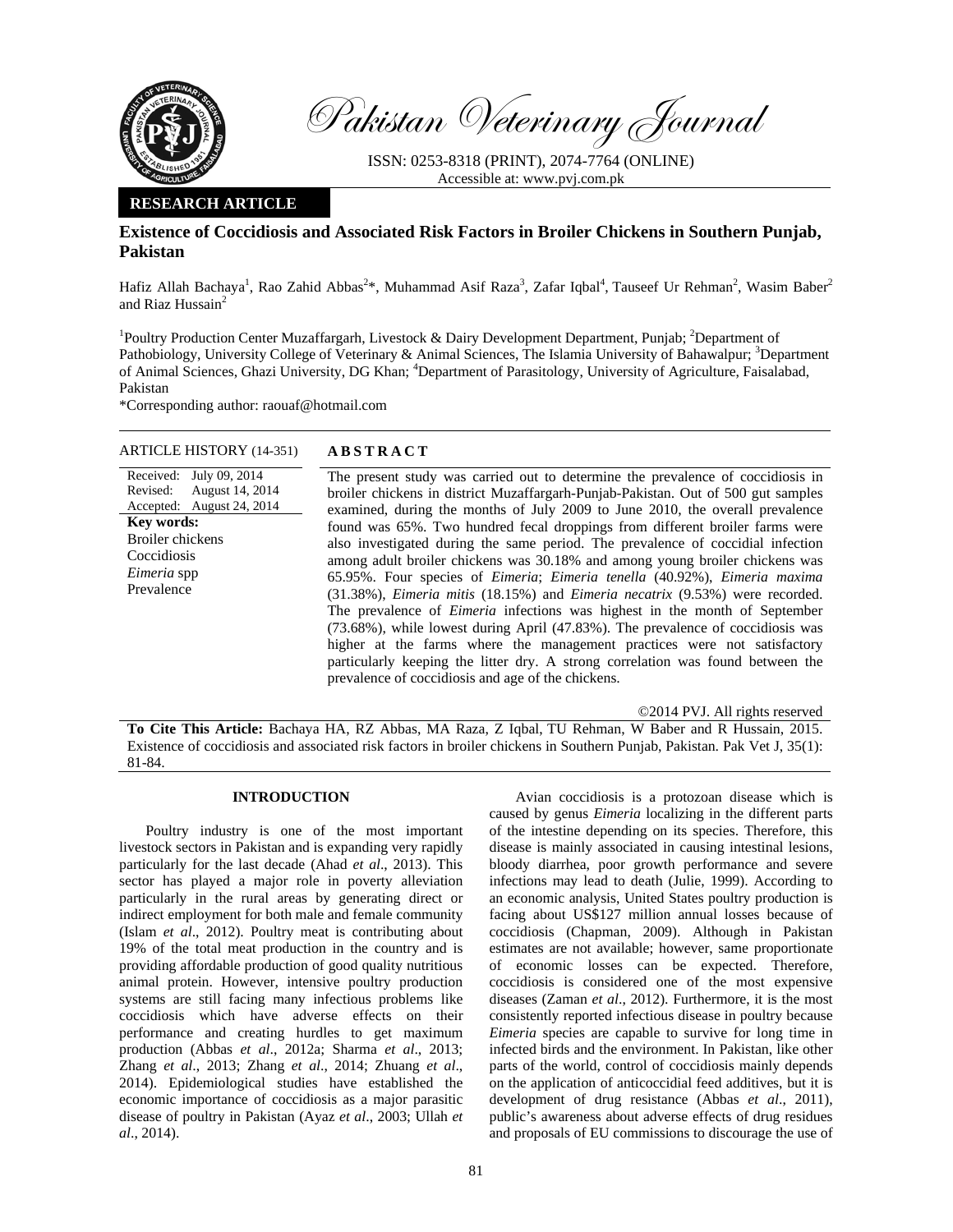chemicals and encouraging to shift on alternates to drugs has forced the poultry scientists to find out alternative strategies for controlling avian coccidiosis (Abbas *et al*., 2010, 2012b; Masood *et al*., 2013; Sindhu *et al*., 2014). The approaches like timely diagnosis, as well as knowledge about the epidemiology and intensity of the infection play a vital role for carrying successful and effective control programs (McDougald, 2003).

In Pakistan as a result of increasing growth in broiler production during the last decade, evidenced by increase in the number of poultry farms, a lot of research has been conducted on the experimental infections and anticoccidial drug trials to achieve better control of coccidiosis (Zaman *et al*., 2012). However, epidemiology based studies to find out infection intensity, prevalent infections and frequency levels of different *Eimeria* species in broiler flocks are few and sporadic (Ayaz *et al*., 2003) which could not reflect the *Eimeria* epidemiology in other parts of the country because of variations in husbandry practices, production systems, sample materials, sampling periods, sampling methodologies and control strategies used. Therefore, there is need of more knowledge about the epidemiological aspects of *Eimeria* infections in different geographical territories of Pakistan. This study mainly aimed to get information about the different epidemiological aspects of *Eimeria* species in Muzaffargarh, one of the districts of lower Punjab, which has been among the less privileged areas of Punjab province.

#### **MATERIALS AND METHODS**

**Study area:** Muzaffargarh is a district in the south of the Punjab province of Pakistan. It is spread over an area of 8,249 km². District Muzaffargarh lies in the form of strip between the river Chenab and Indus, which passes along the Eastern and Western boundaries respectively of the district and form a triangle at Alipur Tehsil of the district. District Muzaffargarh has extreme hot and cold climate throughout its area. A large area of the district consists of sand dunes and barren land. Rural households keep few buffaloes, cows, sheep, goats and local chickens.

Sample size estimation: Two stage cluster sampling was done taking union councils as primary units and poultry farms as secondary units. Sample size was estimated by formulae as described by Thursfield (2005). Among 109 union councils of district Muzaffargarh, 47 union councils were screened. Both primary and secondary units were selected randomly by random number table. A total of 500 gut samples of broiler chickens were collected from different poultry farms in district Muzaffargarh from July, 2009 to June, 2010.

**Development of questionnaire:** A questionnaire was designed for collecting information regarding potential risk factors associated positively or negatively with prevalence of parasitism in poultry. Information regarding age, sex, area, season and management practices like watering methods, feeding methods, nature of litter, frequency of change of litter; were collected through predesigned questionnaire using closed ended and open ended questions. Birds of age 3-4 weeks were categorized as young while those of age 6 weeks and above were considered as adults.

**Parasitological examination:** Samples collected were brought to Poultry Production Lab Muzaffargarh. All gut samples were opened and their contents were collected in beaker separately. These contents were macerated overnight in potassium dichromate solution at 37˚C. The suspension was filtered through a muslin cloth and allowed to sediment. The supernatant was discarded and the oocysts in the sediment were separated by floatation method in saturated sodium chloride solution. The isolated oocysts were washed to remove salt solution and for the identification of different species they were subjected to micrometry for the measurement of their length (Levine, 1985). For this purpose, ocular micrometer was adjusted at 400x magnification. Fifty oocysts from each positive sample were measured for the identification of *Eimeria* species. The different Eimeria species were identified on the basis of shape and size of sporocysts and sporozoites according to the method described by Levine (1985). The litter samples were also collected from the farms (n=200) to ascertain the source of infection. These samples were processed for isolates of *Eimeria* species by the method described by Levine (1985).

**Data analysis:** The prevalence of coccidiosis among different seasons and age groups was calculated; furthermore, the prevalence of different *Eimeria* species was also calculated. Data generated were analyzed using descriptive statistics with emphasis on percentages.

### **RESULTS AND DISCUSSION**

Out of 500 gut samples examined, 65% guts were found infective (Table 1). The present study revealed moderately low prevalence rate of coccidiosis in broiler chickens in Muzaffargarh District as compared to previous report (71.8%) on coccidiosis from Rawalpindi District (Khan *et al*., 2006). This difference could be due the existence of more humid weather in District Rawalpindi-Punjab-Pakistan. Because, it is well known fact that humidity plays a vital role for the sporulation of the coccidial oocysts (Haug *et al*., 2008; Bachaya *et al*., 2012). However, the prevalence of coccidiosis in the present study was much higher compared to a previous study (37.9%) conducted in 2000-2001 in District Faisalabad-Punjab-Pakistan (Ayaz *et al*., 2003). After one decade, the higher prevalence of coccidiosis could be due to the development of drug resistance in coccidian species resulting from their frequent and irrational use (Abbas *et al*., 2011). In Pakistan, most of the poultry farmers use salinomycin sodium as anticoccidial drug for the control of avian coccidiosis, and due to its frequent use for a long time resistance could have developed (Abbas *et al*., 2011; Györke *et al*., 2013).

The disease was observed all around the year (Table 1). Among different months, the maximum prevalence of coccidiosis was observed during the months of September (73.7%) and October (73.3%). This may be due to the high level of humidity during these months of the year. Figure 1 is showing the highest prevalence in September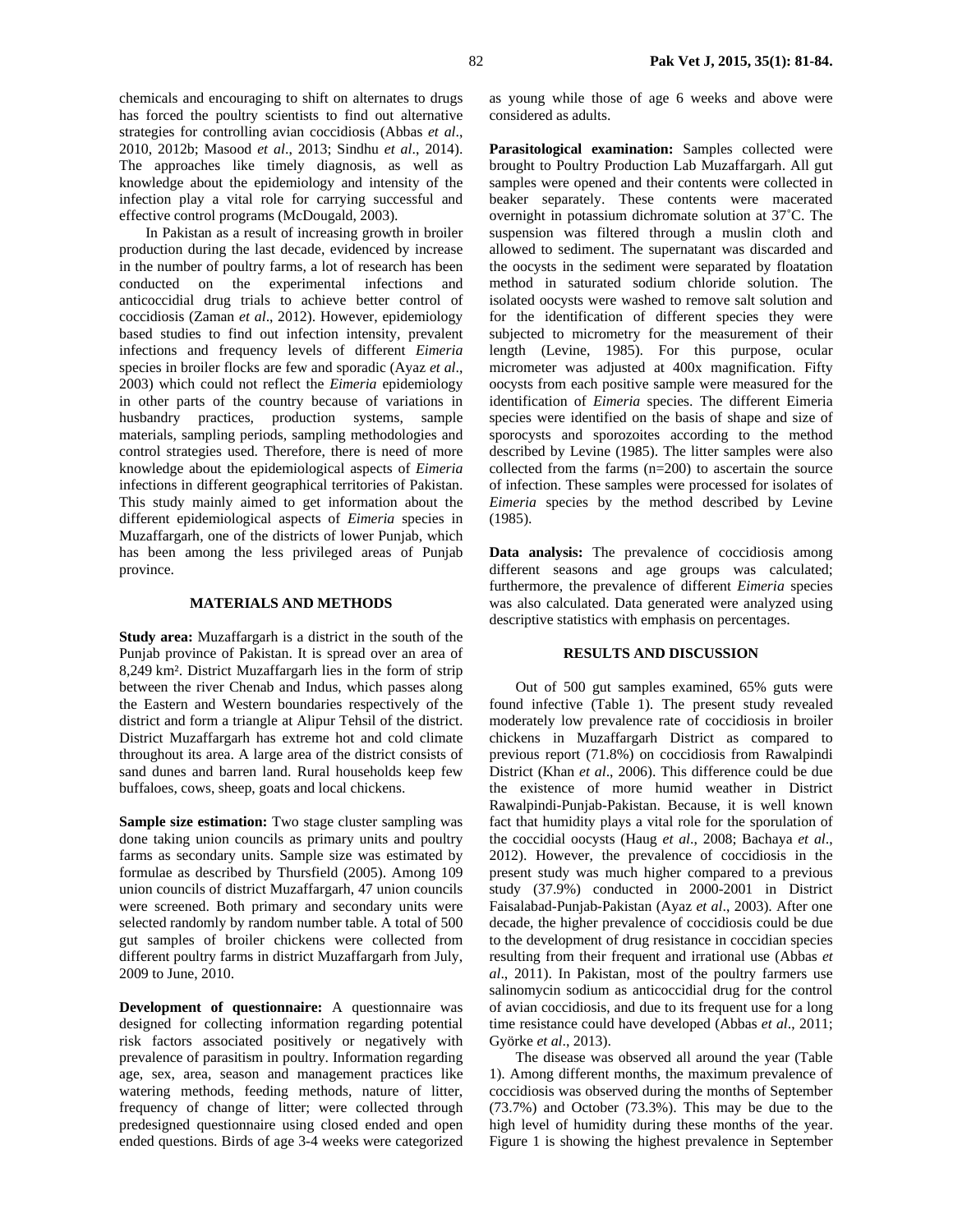**Table 1:** Different *Eimeria* species identified and their percentage intensity in broiler chickens

| Months  | No. of gut samples | Total Infected gut | <b>Total Infected gut</b> | E. maxima |      | E. tenella |      | E. mitis |      | E. necatrix |      |
|---------|--------------------|--------------------|---------------------------|-----------|------|------------|------|----------|------|-------------|------|
|         | examined           | samples (No.)      | samples (%age)            | No.       | %    | No.        | %    | No.      | %    | No.         | %    |
| July-9  | 23                 |                    | 65.2                      |           | 26.7 |            | 46.5 |          | 26.7 |             |      |
| Aug     | 25                 | ، 4                | 56                        |           | 21.4 | 4          | 28.6 | 4        | 28.6 |             | 21.4 |
| Sep     | 95                 | 70                 | 73.7                      | 22        | 31.4 | 25         | 35.7 | 13       | 18.6 | 10          | 14.3 |
| Oct     | 75                 | 55                 | 73.3                      | 15        | 27.3 | 30         | 54.5 |          | 12.7 |             | 5.5  |
| Nov     | 65                 | 40                 | 61.5                      | 17        | 42.5 | 15         | 37.5 |          | 12.5 |             | 7.5  |
| Dec     | 55                 | 35                 | 63.6                      | 9         | 25.7 | 16         | 45.7 | 8        | 22.9 |             | 5.7  |
| $lan-0$ | 40                 | 28                 | 70                        |           | 32.I | ı ı        | 39.3 |          | 10.7 |             | 17.9 |
| Feb     | 35                 | 21                 | 60                        | 9         | 42.9 |            | 33.3 |          | 9.5  |             | 14.8 |
| March   | 25                 | 5                  | 60                        |           | 26.7 | ь          | 40   |          | 20   |             | 13.3 |
| April   | 23                 |                    | 47.8                      | 4         | 36.4 | 4          | 36.4 |          | 27.3 | 0           | 0    |
| May     | 22                 |                    | 54.6                      |           | 25   | 4          | 33.3 |          | 41.7 |             |      |
| lune    |                    |                    | 52.9                      |           | 33.3 | 4          | 44.4 |          | 22.2 | 0           |      |
| Total   | 500                | 325                | 65                        | 102       | 31.4 | 133        | 40.9 | 59       | 18.2 | 31          | 9.5  |

**Table 2:** Prevalence of coccidial infection in broiler chickens of different age groups

| No. of fecal samples |          | Young broiler chicken |      | Adult broiler chicken |          |      |  |  |
|----------------------|----------|-----------------------|------|-----------------------|----------|------|--|--|
| examined             | Samples  | Infected              |      | Samples               | Infected |      |  |  |
|                      | examined | No.                   | %age | examined              | No.      | %age |  |  |
| 35                   |          |                       | 66.7 | 20                    |          | 40   |  |  |
| 55                   |          | 18                    |      | 30                    |          | 33.3 |  |  |
| 20                   |          |                       | 50   |                       |          | 50   |  |  |
|                      |          |                       | 70   |                       |          | 40   |  |  |
| 25                   |          |                       | 40   |                       |          | 46.7 |  |  |
| 20                   |          |                       | 69.2 |                       |          | 42.9 |  |  |
| 30                   |          |                       | 76.9 |                       |          | 41.2 |  |  |
| 200                  |          |                       | 66   | 106                   |          | 30.2 |  |  |

Young (3-4 weeks) and Adult (6 weeks and above)



**Fig. 1:** Association of meteorological factors with prevalence of coccidiosis in poultry of district Muzaffargarh

with higher relative humidity. Highest humidity in August helped sporulation of oocysts which ultimately resulted in peak prevalence during subsequent months (i.e. September and October). Another peak in prevalence was recorded during months of December and January after a slight decline in November. This decline in prevalence coincides with decrease in humidity during this period. Higher prevalence during months of September, October and December, January seems to be associated with higher relative humidity during these months.

 These results were in consonance with some of the previous reports (Khan *et al*., 2006) who also reported the maximum occurrence of coccidiosis during these months due to high humidity. However, in contrast to the present study, Awais *et al*. (2012) reported higher prevalence of coccidiosis in autumn season in District Faisalabad-Pakistan. Among different species of *Eimeria* (Table 1), *Eimeria tenella* showed the highest prevalence rate (40.9%), followed by *Eimeria maxima* (31.4%), *Eimeria mitis* (18.2%) and *Eimeria necatrix* (9.5%) in broilers chicken. These findings were in line with previous studies (Ayaz *et al*., 2003; Awais *et al*., 2012), who also reported the highest prevalence of *E. tenella* (50%) in

broiler chickens of District Faisalabad-Punjab-Pakistan. Likewise, *E. tenella* has also been reported the most prevalent species in Iran (Hamidinejat *et al*., 2010). The results obtained in the present study associated with the four species of *Eimeria* support the findings of Khan *et al*. (2006) who identified the *E. maxima*, *E. tenella*, *E. mitis* and *E. necatrix* from poultry litter, but Williams (1995) reported the presence of at least six species of *Eimeria* (e.g., *E. acervulina*, *E. maxima*, *E. tenella*, *E. brunette*, *E. mitis* and *E. praecox*) in the litter from single flock during its first six weeks. It has already been reported that *Eimeria* species and their prevalence vary greatly within the different geographical areas (Chapman, 1997; Györke *et al*., 2013; Zhang *et al*., 2013). The prevalence of coccidial infection among adult broiler chickens was lower compared to young broiler chickens (Table 2). These results were in agreement with the report of Muazu *et al*. (2008) who stated that the prevalence of coccidial infection among adult birds was 36.7% and among young birds was 52.9%. The results obtained in the present study also support the report of Julie (1999) that all ages of poultry are susceptible to infection, but usually resolve itself around 6-8 weeks of age. The results obtained in this study in association with age also support the findings of Etuk *et al*. (2004) that younger birds are more susceptible to infection than older birds.

The overall results of the present study indicate the higher prevalence of coccidiosis in broiler chickens. The reason could be that the coccidial oocysts are ubiquitous and are easily disseminated in the poultry house environment. Further, owing to their high reproduction potential, it is very difficult to keep chickens coccidia free, especially under current intensive rearing conditions (Chapman, 2014). Furthermore, poor management such as wet litter that encourages oocyst sporulation, contaminated drinkers and feeders, poor ventilation, and high stocking density can exacerbate the clinical signs